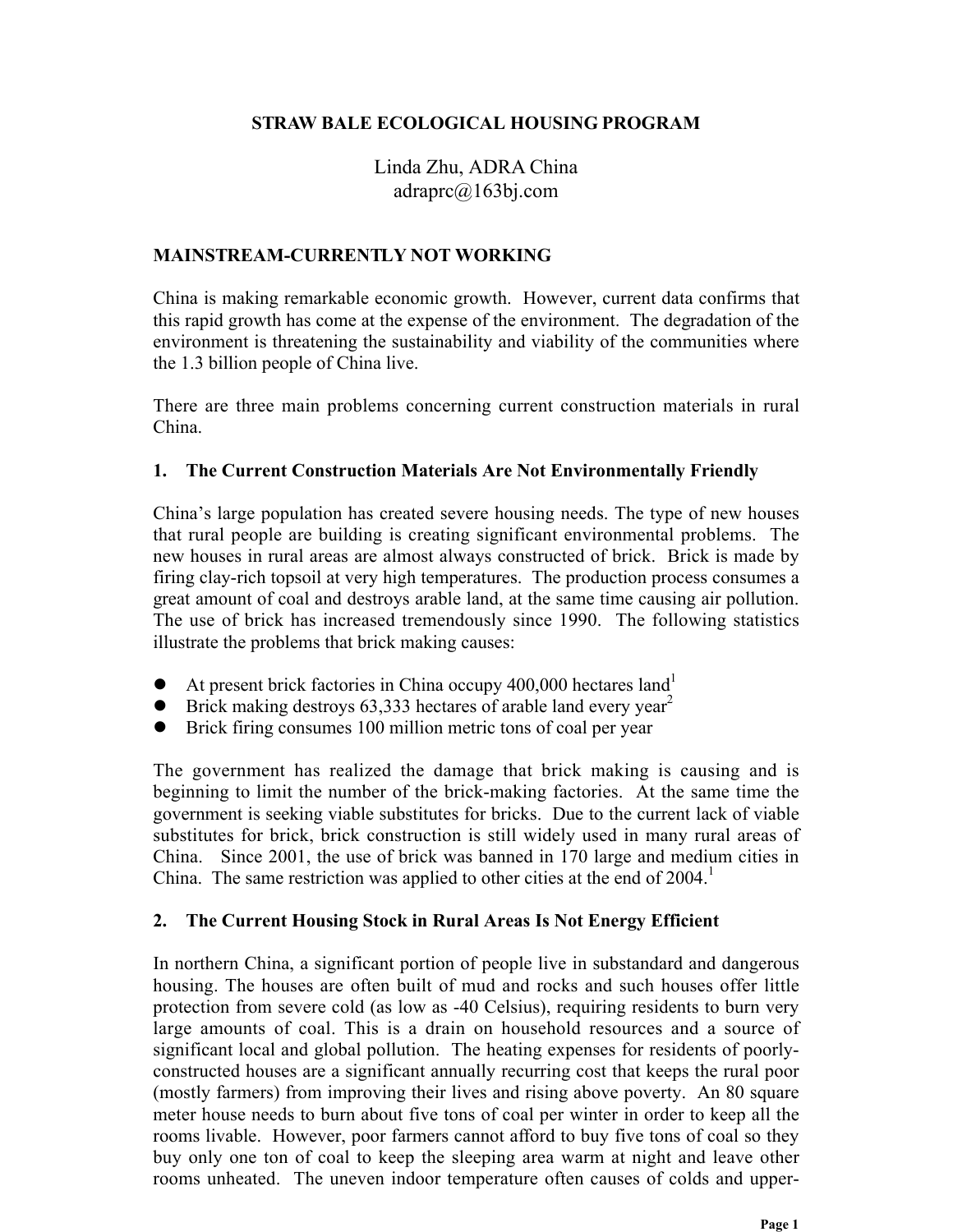respiratory disease in winter. The children and the elderly are especially susceptible to sickness under these cold conditions. Typically, residents heat their homes with a "Kang" – a raised bed platform constructed with bricks and concrete tiles and heated by hot flue gases on their way from the kitchen to the chimney. The price of coal has doubled over the past five years from 200 yuan (\$24 USD) to 400 yuan (\$49 USD) per ton. The typical farming household annual income is 2000-3000 yuan (\$244 - \$366 USD) and fuel expenses are a sizable drain on their financial resources. The burning of coal in winter causes considerable local air pollution. Some parts of the province in northern China have 17 tons of coal ash per square kilometer drifting to the ground each month.

## **3. The Current Housing in Rural China is Unsafe During Earthquakes**

Brick houses are very unsafe during earthquakes because the walls are very heavy and not tied together well. Bricks have little ability to absorb seismic energy through deformation and brick walls collapse easily. Several brick schools were destroyed in Chifeng, Inner Mongolia, after a relatively small 5.9 Richter scale earthquake that struck the region in August 16, 2003.

# **AN ALTERNATE VISION**

What is the solution to these problems that China confronts? In 1998, the Adventist Development and Relief Agency (ADRA) China Office introduced straw bale construction technology to China to provide a significant answer to these problems. Straw bale construction technology utilizes compressed straw as primary wall material to replace brick. The straw bale wall has much higher insulation value than brick. On average, a straw bale house is 68% more energy efficient than a brick house of the same size under the same winter conditions. The Straw Bale Ecological Building Program was designed to build local people's capacity to build structures utilizing straw bales. Straw bale construction is:

- Resource efficient
- $\bullet$  Energy efficient
- $\bullet$  Cost efficient
- $\bullet$  Healthy and comfortable
- $\bullet$  Earthquake resistant
- Durable
- $\bullet$  Culturally sensitive

Working with One World Design Architecture in the USA and with technical expertise from Kelly Lerner, over 400 local building professionals were trained by this program. The project built over 600 energy efficient houses and three schools in 59 communities from 1998 to 2004. A local straw bale construction approach was developed based on locally available building materials, local construction skills and techniques, and local housing styles.

# **THERE ARE SEVERAL CHALLENGES FACED**

**1. Lack of Rural Acceptance of Straw-bale Housing Construction**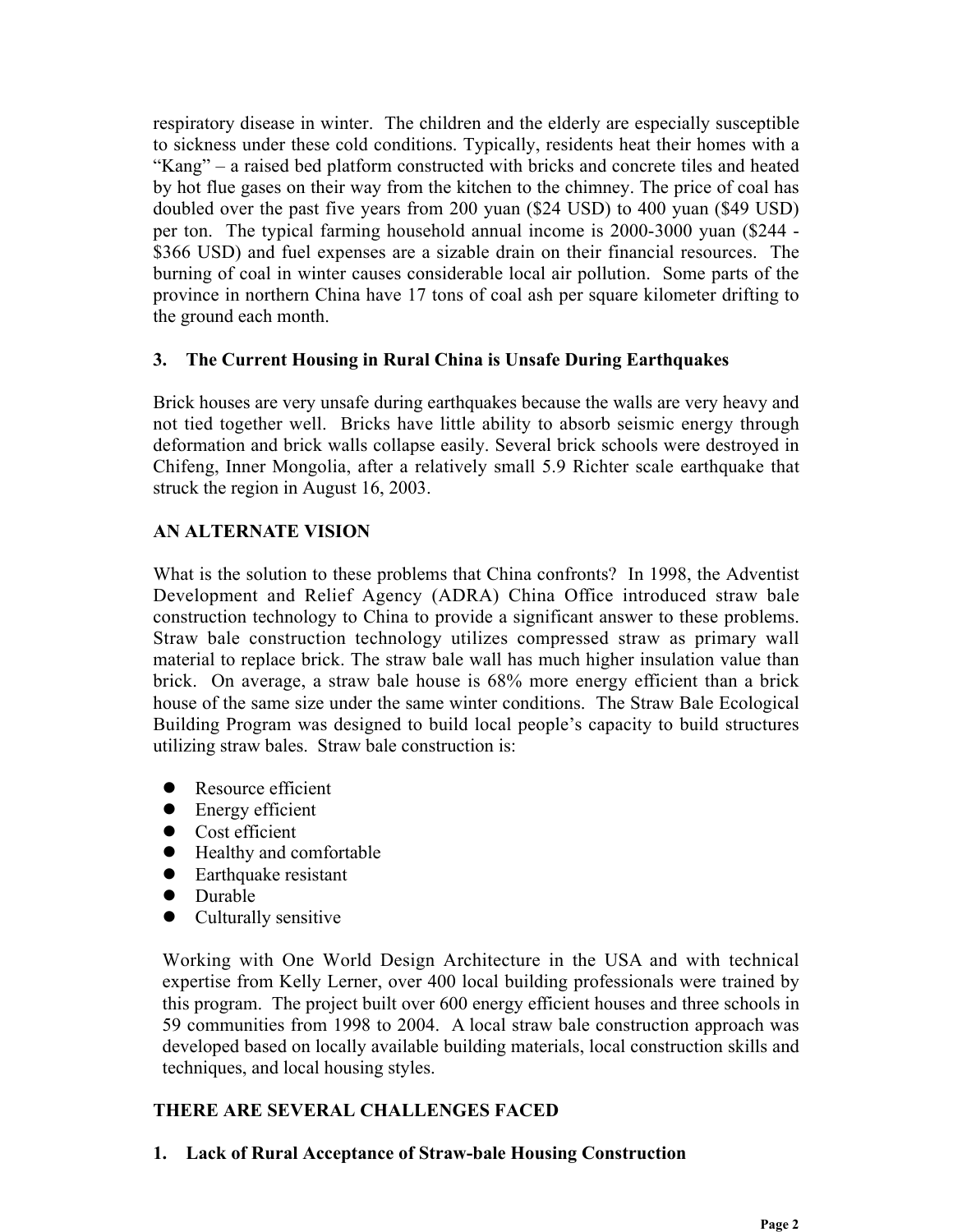Though straw bale house construction has over 100 years of history in North America, it is still a new technology to the Chinese people. China has a long history of using straw in construction, but building with straw has been considered a sign of poverty and backwardness in modern times. As the Chinese economy develops, it is every rural farmer's life long dream to live in a brick house. At first, there were strong objections to and many doubts about the idea of using straw in construction. After repeated education on the history of this technology and showing the photos of completed house, rural farmers remained skeptical. Their first doubt was the feasibility of using straw bale in construction and their second doubt was the durability of straw bale houses.

## **2. Cultural Preference of Brick Houses**

China has a long history of using bricks in construction. Traditionally, the rich have always lived in brick houses. A brick house is a symbol of wealth and success. It is very difficult to change rural people's traditional preferences.

## **3. Low Level of Environmental Awareness Among the General Public**

In China, the environmental awareness among the general public was and continues to be very low. It is even more so among the rural farmers. For rural people, "environmental protection" is just government propaganda that they hear from the media, but it does not have much to do with their lives. In this context, it was challenging to explain the positive environmental impact that this technology brings.

# **WE HAD THREE APPROACHES TO MEET THESE CHALLENGES**

# **1. Financial Incentive to Meet the First Challenge – Acceptance**

The first straw bale structure, a school, was built in Zhangbei, Hebei province as earthquake reconstruction in fall 1998. ADRA provided the technical and financial support for the construction. This was the first demonstration of this strawbale technology in all of China. In summer 1999, three residential houses were built with foreign financial and technical resources. The first two projects did not require a financial match from the local government or the beneficiaries. Since 1999, all subsequent structures required match funds from local government and from the new residents. In the beginning, as an incentive to take a risk, a large financial subsidy was given to the individual users so that their contribution to the houses was as low as 20% or less. This provided incentive for the new residents to "risk" living in a strawbale house and thus provide an example. The project also targeted mainly poor farmers who had not saved enough money to build a new brick house. With the high financial subsidy and the tangible straw bale houses had been built in China, the first challenge was met, but not without difficulty. The subsidy was reduced dramatically in the following years as people realized the benefits of the houses and gained faith in this straw bale building technology.

## **2. Repeated Education to Meet the Second Challenge—Environmental Awareness**

The environmentally friendly aspects of the straw bale structures were repeatedly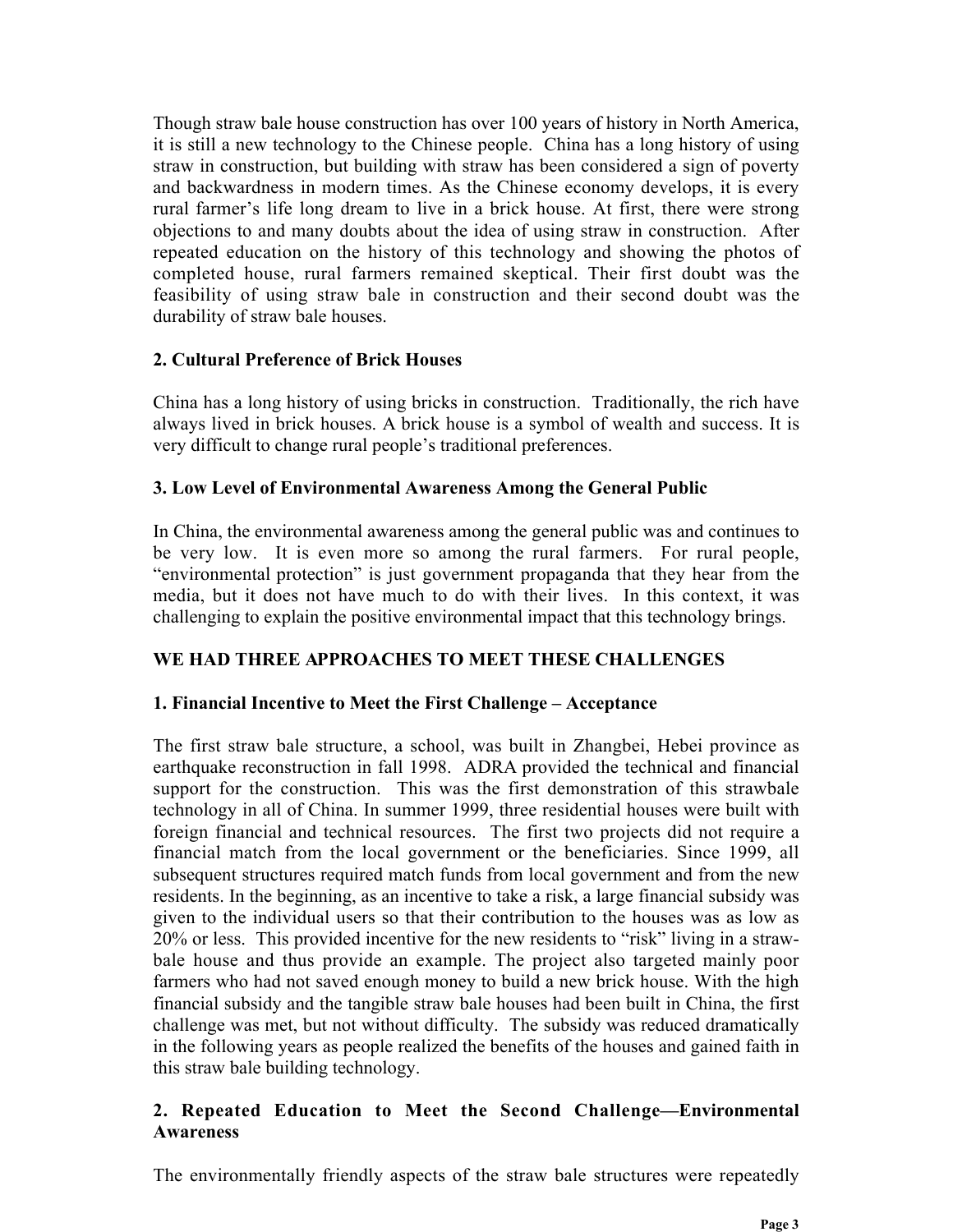emphasized during technical trainings, users' education meetings, on-site informal conversation, and house-to-house visitation. Such education always emphasized the direct financial, health and community benefits that users can realize through the project, such as using a waste product to build with, lower heating expenses, the comfort that living in a warm house, the safety of the house during earthquake, and cleaner air for everyone. After continued education, some users were able to mention those environmental benefits. The level of environmental awareness has been increased, but remains low. Lower cost of construction and lower cost of annual heating for straw-bale houses remain incentives to construct, while health and community benefits are not a perceived incentive.

## **3. Adapt the Technology into the Existing Construction System -- Cultural Preference for Bricks**

Though straw bale construction has three main structural types: loadbearing, nonloadbearing, and hybrid, after experimentation, the project chose a non-loadbearing structural system for demonstration in China. A system of brick columns and concrete beams support the room and straw bales are in-filled between the posts. Since the straw bales do not bear any loads and brick columns are well embraced by the rural people, users have confidence in the safety of their houses. At this time, bricks are the most cost-effective construction material that can be used as supporting posts and construction workers are very familiar with them. Wood, steel, and concrete would be much more expensive for a structural system and are not commonly used in constructing residential houses in rural areas.

# **WE ALSO OVERCOME PARTICULAR OBSTACLES**

## **1. Size of the Window and Color-Tinted Glass**

One of the obstacles encountered in the early stage of the program was the conflict between energy efficient (passive solar) design and cultural preference, such as the preference for large north-facing windows which allow more light to come in but result in heat loss, and also the popularity of using blue-tinted glass in south-faced windows which was considered to be fashionable but blocks solar gain. These issues were pointed out during the technical training sessions. Local designers were encouraged to design smaller north-facing windows and avoid blue glass. They were also asked to convince users to build smaller windows. These obstacles were overcome in the late stages of the project.

## **2. Inclusion of the Middle Class**

The program was designed to benefit the poor, but if only houses for the poor were built, this might have labeled the houses "for the poor only" and stigmatized both the construction system itself and also the poor families living in them. By including the middle class, who have the discretionary income needed to furnish the houses, the project avoided stigmatization and the houses have become desirable.

## **THERE ARE A FEW CHALLENGES REMAIN**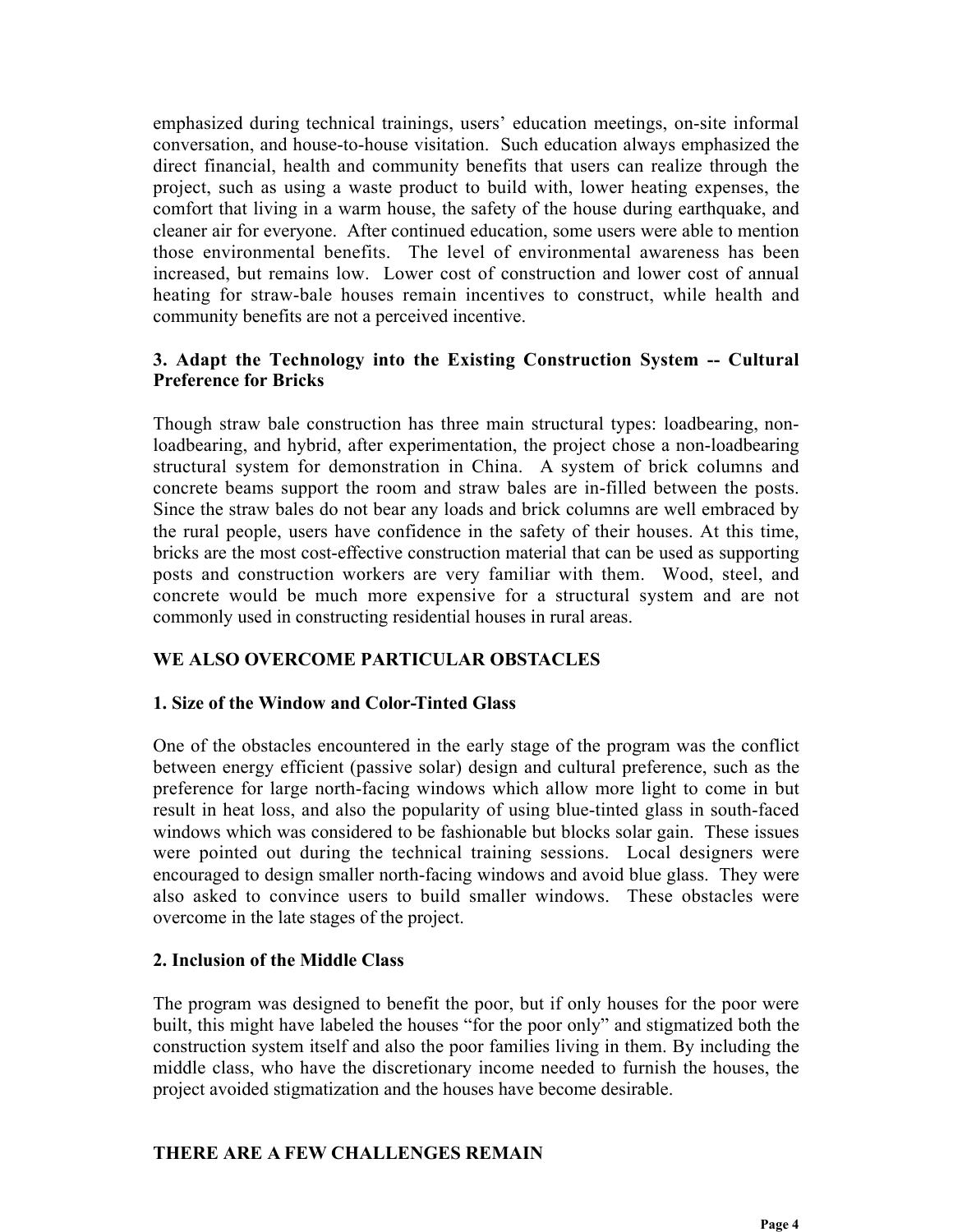#### **1. Lack of Rural Acceptance of the Straw Bale Housing Construction**

Though demonstration has been made for a few years, given the sheer size of both the populace and country, for most of rural residents there is a lack of information about and personal experience with straw bale buildings.

## **2. Lack of an Established Chain of Manufacture and Supply for Straw Bales in Local Areas**

There is no "industrialized" system for supplying straw bales in most areas. The market demand for SB housing has not grown big enough to stimulate a supply market.

## **3. Limited Availability of Cost Effective and Efficient Baling Machinery**

The current local balers are not cost effective and are inefficient in operation.

#### **4. Lack of Building Code for Public Facilities**

At present there are no official standards and codes for building with straw bales in China.

#### **5. Availability and Low Cost of Bricks in Rural Area**

The government brick ban has not been implemented in rural areas. Bricks are still widely available and inexpensive.

#### **6. Often the Funding Cycle Does Not Match the Building Construction Season**

Many deadlines for funding are in May or June. Usually funds are available in July. The preparation for the construction needs to start in March so that construction can begin in May. Delays in funding often cause delays in completion of buildings and push construction into the winter season.

## **IT TAKES TIME FOR CHANGE**

A technology transfer project like this one requires a long-term commitment that goes beyond two or three years. The project estimates that it will take at least ten years to fully transfer straw bale construction technologies to China.

- **1998-2000**: Introduction of the new technology Build local technical capacity Develop culturally appropriate designs Adapt the new technology into existing building systems
- **2001-2003**: Large scale demonstration and dissemination of residential housing using straw bale building techniques Improve the building technique (insulation, plaster formula, etc.) Build a variety of residential housing prototypes